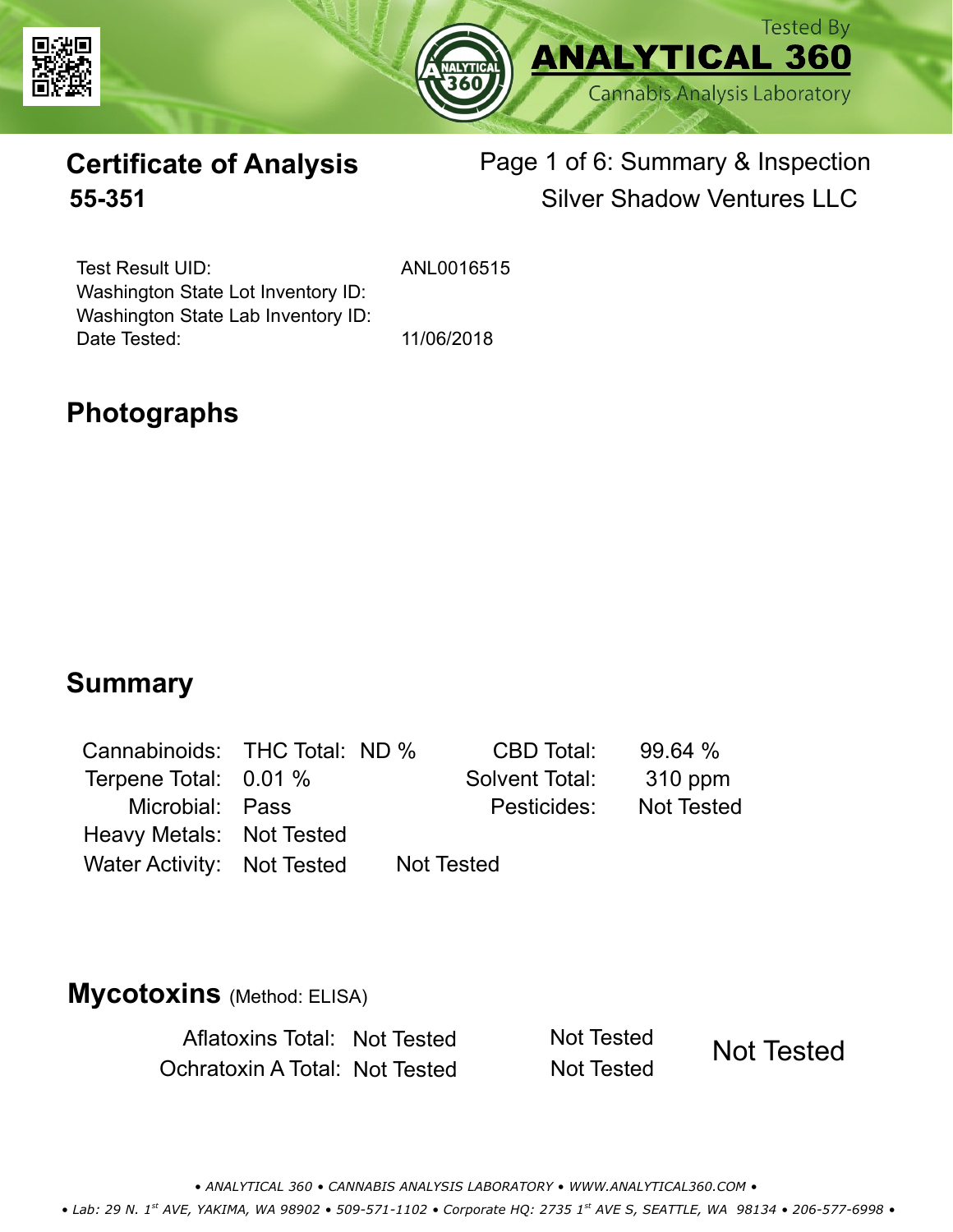



# **Certificate of Analysis** Page 2 of 6: Potency **55-351** Silver Shadow Ventures LLC

| ANL0016515 |
|------------|
|            |
|            |
| 11/06/2018 |
|            |

### **Cannabinoid Profile** (Method: HPLC-DAD)

| CBG-A                                                                                                                      | ND mg/g     | <b>ND%</b> |
|----------------------------------------------------------------------------------------------------------------------------|-------------|------------|
| <b>CBG</b>                                                                                                                 | ND mg/g     | <b>ND%</b> |
| <b>CBG TOTAL</b><br>(CBG-A * 0.878 + CBG) <sup>1</sup>                                                                     | ND mg/g     | <b>ND%</b> |
| $\Delta$ 9-THC-A                                                                                                           | ND mg/g     | <b>ND%</b> |
| $\Delta$ 9-THC                                                                                                             | ND mg/g     | <b>ND%</b> |
| $\Delta$ 9-THCV                                                                                                            | ND mg/g     | <b>ND%</b> |
| $\Delta$ 8-THC                                                                                                             | ND mg/g     | <b>ND%</b> |
| <b>CBN</b>                                                                                                                 | ND mg/g     | <b>ND%</b> |
| <b>THC-TOTAL</b><br>$(THC-A * 0.877 + THC)^1$                                                                              | ND mg/g     | <b>ND%</b> |
| CBD-A                                                                                                                      | $3.17$ mg/g | 0.32 %     |
| <b>CBD</b>                                                                                                                 | 993.64 mg/g | 99.36 %    |
| CBDV-A                                                                                                                     | ND mg/g     | <b>ND%</b> |
| <b>CBDV</b>                                                                                                                | ND mg/g     | <b>ND%</b> |
| <b>CBD-TOTAL</b><br>$(CBD-A * 0.877 + CBD)^1$                                                                              | 996.41 mg/g | 99.64 %    |
| <b>CBC</b>                                                                                                                 | ND mg/g     | <b>ND%</b> |
| <b>ACTIVATED-TOTAL</b>                                                                                                     | 993.64 mg/g | 99.36 %    |
| $(\Delta$ 9THC + 9-THCV + $\Delta$ 8THC + CBN + CBD + CBDV + CBG + CBC <sup>22</sup><br><b>TOTAL DETECTED CANNABINOIDS</b> | 996.41 mg/g | 99.64 %    |

(CBDV TOTAL + THC TOTAL + CBD TOTAL + CBG TOTAL + D8THC +

CBN + CBC + THCV)

1 - Cannabinoid totals are adjusted to account for the decarboxylation of the cannabinoid acids. The reported total is the amount of the activated cannabinoid that would be if all of the<br>carboxylic acid has been removed th

2 - Cannabinoids that have been activated through decarboxylation (curing/storage of flowers, or heating/cooking of edibles, tinctures, & concentrates)

*• ANALYTICAL 360 • CANNABIS ANALYSIS LABORATORY • WWW.ANALYTICAL360.COM •*

 *• Lab: 29 N. 1st AVE, YAKIMA, WA 98902 • 509-571-1102 • Corporate HQ: 2735 1st AVE S, SEATTLE, WA 98134 • 206-577-6998 •*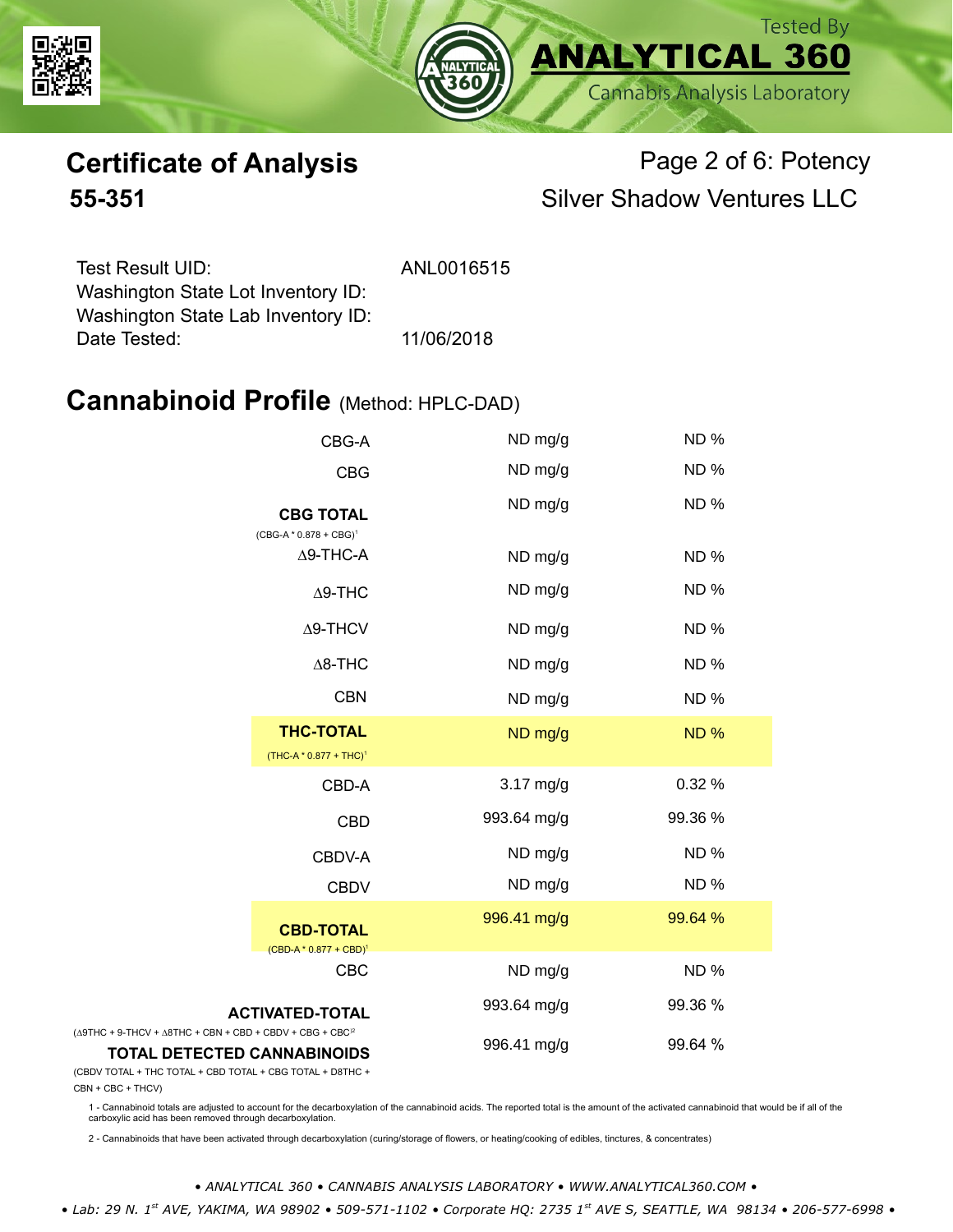



# **Certificate of Analysis** Page 3 of 6: Terpenes **55-351** Silver Shadow Ventures LLC

| Test Result UID:                   | ANL0016515 |
|------------------------------------|------------|
| Washington State Lot Inventory ID: |            |
| Washington State Lab Inventory ID: |            |
| Date Tested:                       | 11/06/2018 |

### **Terpene Profile** (Method: HS-GC-FID)

| Alpha Pinene         | ND mg/g             | ND %        |
|----------------------|---------------------|-------------|
| <b>Beta Pinene</b>   | ND mg/g             | <b>ND %</b> |
| Myrcene              | ND mg/g             | <b>ND%</b>  |
| Ocimene              | ND mg/g             | ND %        |
| Limonene             | $0.01$ mg/g         | <b>ND %</b> |
| Terpinolene          | ND mg/g             | <b>ND%</b>  |
| Linalool             | ND mg/g             | <b>ND %</b> |
| Caryophyllene        | $0.11$ mg/g         | 0.01%       |
| Humulene             | ND mg/g             | ND %        |
|                      |                     |             |
| <b>Terpene Total</b> | $0.12 \text{ mg/g}$ | 0.01%       |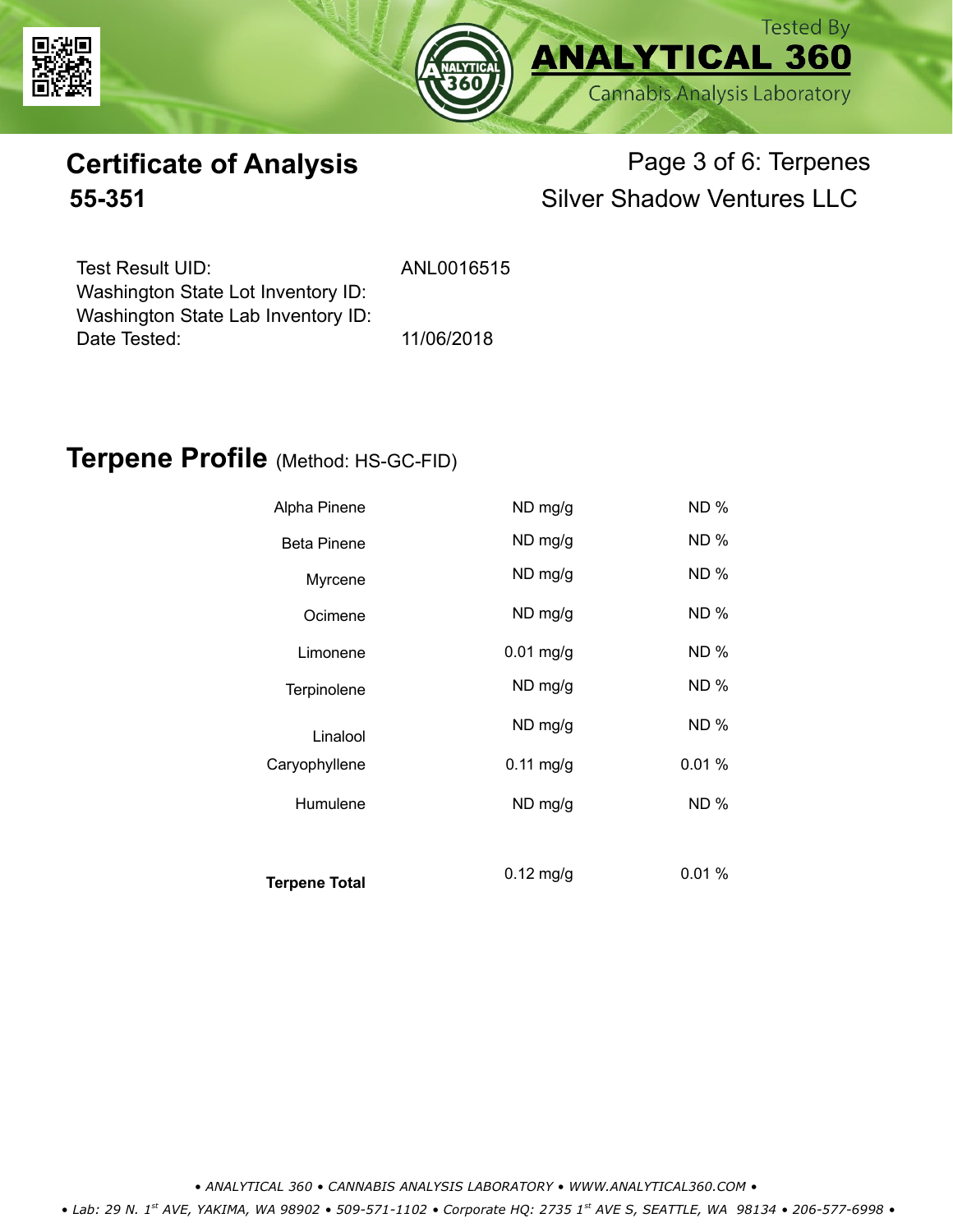



# **Certificate of Analysis** Page 4 of 6: Residual Solvents **55-351** Silver Shadow Ventures LLC

| Test Result UID:                   | ANL0016515 |
|------------------------------------|------------|
| Washington State Lot Inventory ID: |            |
| Washington State Lab Inventory ID: |            |
| Date Tested:                       | 11/06/2018 |

Date Tested: 11/06/2018

### **Residual Solvent Test** (Method: HS-GC-FID)

| Propane         | $< 20$ ppm | Methanol             | $< 20$ ppm |
|-----------------|------------|----------------------|------------|
| Isobutane       | $< 20$ ppm | Acetonitrile         | $< 20$ ppm |
| <b>Butane</b>   | $< 20$ ppm | Dichloromethane      | $< 20$ ppm |
| Ethanol         | Not Tested | <b>Ethyl Acetate</b> | $< 20$ ppm |
| Acetone         | $< 20$ ppm | Chloroform           | $< 2$ ppm  |
| Toluene         | $< 20$ ppm | Cyclohexane          | $< 20$ ppm |
| Pentane         | 310 ppm    | Benzene              | $< 2$ ppm  |
| Isopropanol     | $< 20$ ppm | <b>Ethyl Benzene</b> | $< 20$ ppm |
| Hexane          | $< 20$ ppm | $m + p$ Xylenes      | $< 20$ ppm |
| Heptane         | $< 20$ ppm | o Xylene             | $< 20$ ppm |
| Isopentane      | $< 20$ ppm | <b>Total Xylenes</b> | $< 20$ ppm |
| Tetrahydrofuran | $<$ 20 ppm |                      |            |

Total Solvents 310 ppm

*• ANALYTICAL 360 • CANNABIS ANALYSIS LABORATORY • WWW.ANALYTICAL360.COM •*

 *• Lab: 29 N. 1st AVE, YAKIMA, WA 98902 • 509-571-1102 • Corporate HQ: 2735 1st AVE S, SEATTLE, WA 98134 • 206-577-6998 •*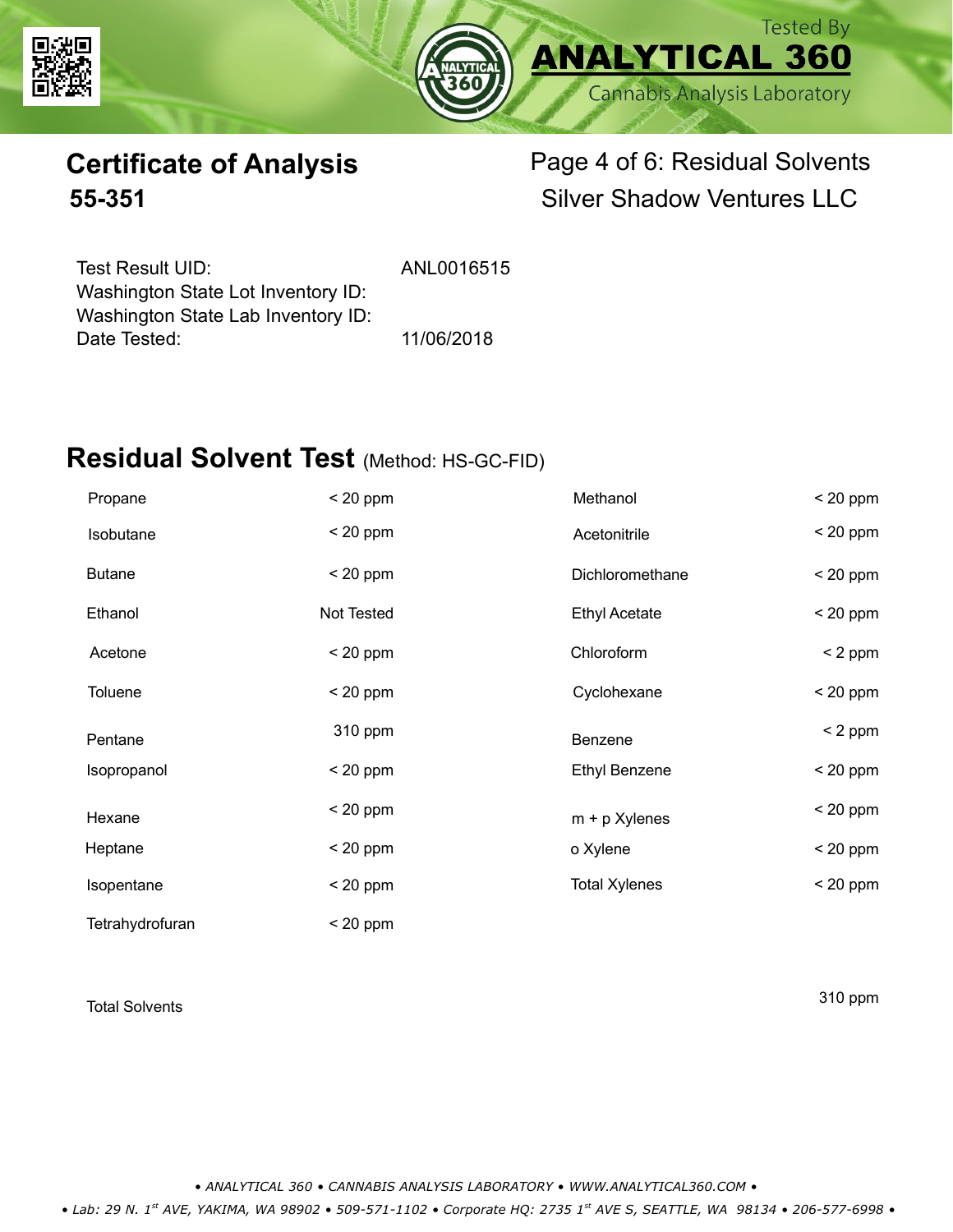



## **Certificate of Analysis** Page 5 of 6: Microbial **55-351** Silver Shadow Ventures LLC

Test Result UID: ANI 0016515 Date Tested: 11/06/2018 Washington State Lot Inventory ID: Washington State Lab Inventory ID:

## **I-502 Microbial Analysis (Method: Plate Counting)**

| Bile Tolerant Gram Negative Bacteria Count |                  | $<$ 20 CFU/g | Pass |
|--------------------------------------------|------------------|--------------|------|
| Salmonella spp.                            |                  |              | Pass |
|                                            | Escherichia coli |              | Pass |
|                                            |                  |              |      |

Washington State Criteria:

Counts not to exceed:

1,000 Bile-tolerant Gram Negative Bacteria for solvent extracts, 10,000 Bile-tolerant Gram Negative Bacteria for hash and kief, and *E coli* and *Salmonella* not detected in one gram for all products.

### **Non-Mandatory Microbial Analysis** (Method: Plate Counting)

| Total Aerobic Plate Count  | $<$ 20 CFU/g |
|----------------------------|--------------|
| Total Yeast and Mold Count | $<$ 20 CFU/a |
| Coliforms                  | $<$ 20 CFU/g |

TNTC = Too Numerous to Count

*• ANALYTICAL 360 • CANNABIS ANALYSIS LABORATORY • WWW.ANALYTICAL360.COM •*

 *• Lab: 29 N. 1st AVE, YAKIMA, WA 98902 • 509-571-1102 • Corporate HQ: 2735 1st AVE S, SEATTLE, WA 98134 • 206-577-6998 •*